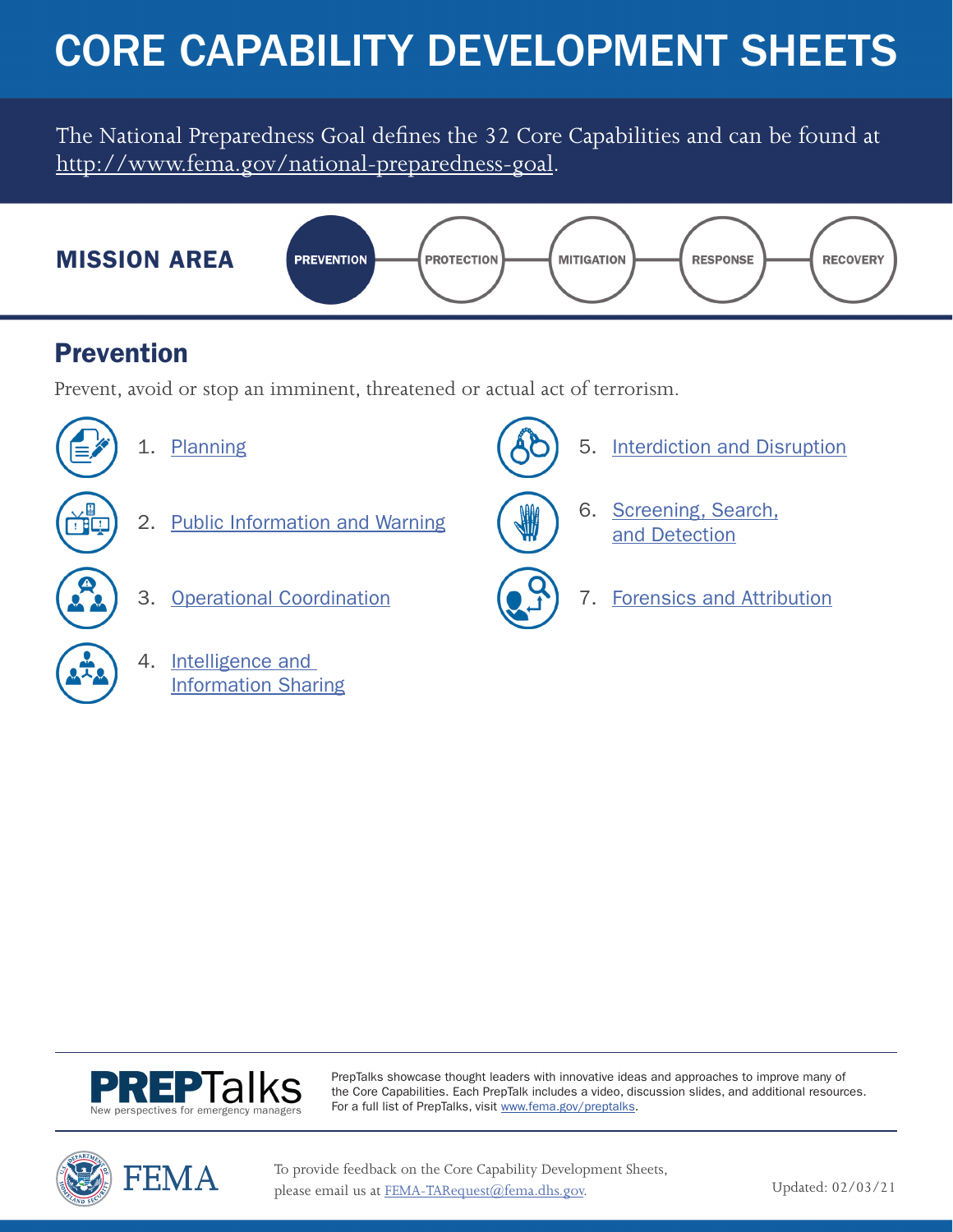<span id="page-1-0"></span>

#### **Description**

Conduct a systematic process engaging the whole community as appropriate in the development of executable strategic, operational, and/or tactical-level approaches to meet defined objectives.

- 1. Identify critical objectives during the planning process, provide a complete and integrated picture of the sequence and scope of the tasks to achieve the objectives, and ensure the objectives are implementable within the timeframe contemplated within the plan using available resources for prevention-related plans.
- 2. Develop and execute appropriate courses of action in coordination with local, state, tribal, territorial, Federal, and private sector entities in order to prevent an imminent terrorist attack within the United States.

### **Training**

| <b>COURSE</b>                                                                                                           | <b>DELIVERY</b>                     | <b>DURATION</b> |
|-------------------------------------------------------------------------------------------------------------------------|-------------------------------------|-----------------|
| AWR-122: Law Enforcement Prevention and Deterrence of Terrorist Acts                                                    | Mobile/Non-Resident                 | 14 Hours        |
| E0103: Planning: Emergency Operations                                                                                   | Mobile/Non-Resident,<br>Residential | 16 Hours        |
| E0360: Preparing for Emergencies: What School Staff Need to Know                                                        | Mobile/Non-Resident,<br>Residential | 19 Hours        |
| IS0368: Including People with Disabilities and Others with Access and Functional<br><b>Needs in Disaster Operations</b> | Online/Distance Learning            | 2 Hours         |
| MGT-418: Readiness: Training Identification and Preparedness Planning                                                   | Mobile/Non-Resident                 | 16 Hours        |

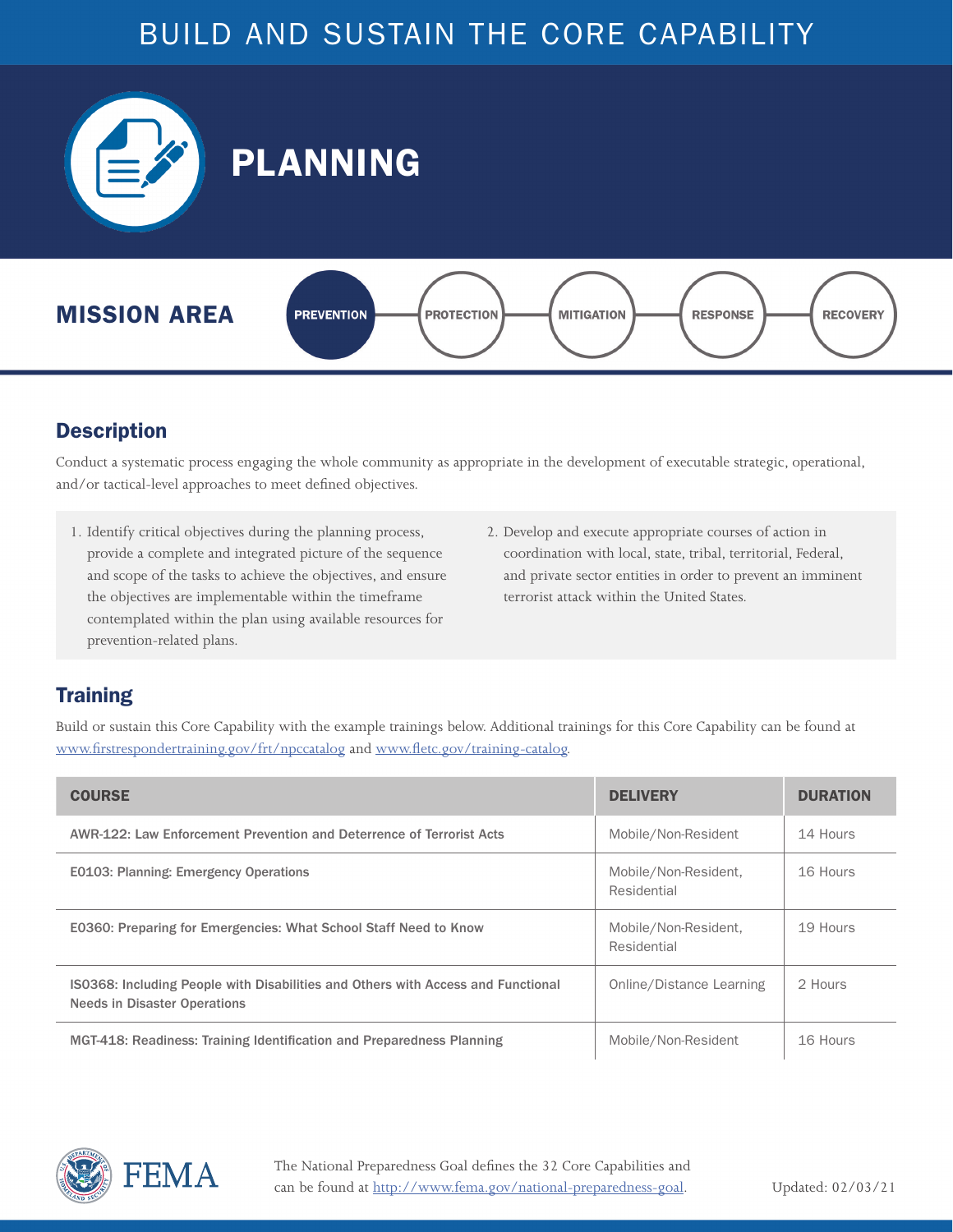Communities use standardized language to set targets that reflect the level of capability they plan to build and sustain. Communities use the same standardized language to measure how much capability they have. Not all standardized targets may be required for all communities. The standardized target for this Core Capability is provided below.

Within every  $(\#)$  (time), update all emergency operations plans that define the roles and responsibilities of  $(\#)$  partner organizations involved in incident management across (#) jurisdictions affected, and the sequence and scope of tasks needed to prevent, protect, mitigate, respond to, and recover from events.

#### Resource Types

The Resource Typing Library Tool (<https://rtlt.preptoolkit.fema.gov>) is a searchable database of national resource typing definitions and position qualifications, which can be sorted by primary capability. Examples for this Core Capability are below.

| <b>NAME</b>                                               | <b>TYPE</b>                      | <b>CATEGORY</b>                                |
|-----------------------------------------------------------|----------------------------------|------------------------------------------------|
| <b>Planning Section Chief</b>                             | Job Title/Position Qualification | Incident Management                            |
| Geographic Information Systems Field Data Collection Team | Resource Typing Definition       | Geographic Info Systems<br>and Info Technology |

#### Partners

Responsibility for capabilities is often shared between many partner organizations, including federal, state, local, tribal, territorial, international and the private sector. More information is available in the National Prevention Framework at [https://www.fema.gov/sites/default/files/2020-04/National\\_](https://www.fema.gov/sites/default/files/2020-04/National_Prevention_Framework2nd-june2016.pdf) [Prevention\\_Framework2nd-june2016.pdf](https://www.fema.gov/sites/default/files/2020-04/National_Prevention_Framework2nd-june2016.pdf).

- Joint Terrorism Task Forces—FBI-led multijurisdictional task forces established to conduct terrorism-related investigations and based in 103 cities nationwide.
- Neighboring jurisdictions—Such as planning organizations, Urban Area Security Initiatives (UASI), regional planning councils, and other community planning and/or coordinating bodies; can provide information specific to your geographic location that may help your efforts.
- State and Major Urban Area Fusion Centers—Focal points for the receipt, analysis, gathering, and sharing of threat-related information between partners.

### Validating

Exercises and real-world events validate capabilities and are opportunities to identify areas of success or needs for improvement. Tools to validate your capabilities include:

- **Homeland Security Exercise and Evaluation Program:**  Fundamental principles that frame a common approach. <https://preptoolkit.fema.gov/web/hseep-resources>
- **National Exercise Program:** The principal mechanism for validating the Core Capabilities. Jurisdictions can receive technical assistance and support from subject matter experts. [www.fema.gov/national-exercise-program](http://www.fema.gov/national-exercise-program)
- **Homeland Security Digital Library:** A collection of documents related to homeland security policy, strategy, and organizational management. [www.hsdl.org](http://www.hsdl.org)

- National Criminal Intelligence Resource Center: [www.ncirc.gov](http://www.ncirc.gov)
- National Fusion Center Association: <https://nfcausa.org/>
- Comprehensive Preparedness Guide (CPG) 201: [www.fema.gov/media-library/assets/documents/165308](http://www.fema.gov/media-library/assets/documents/165308)

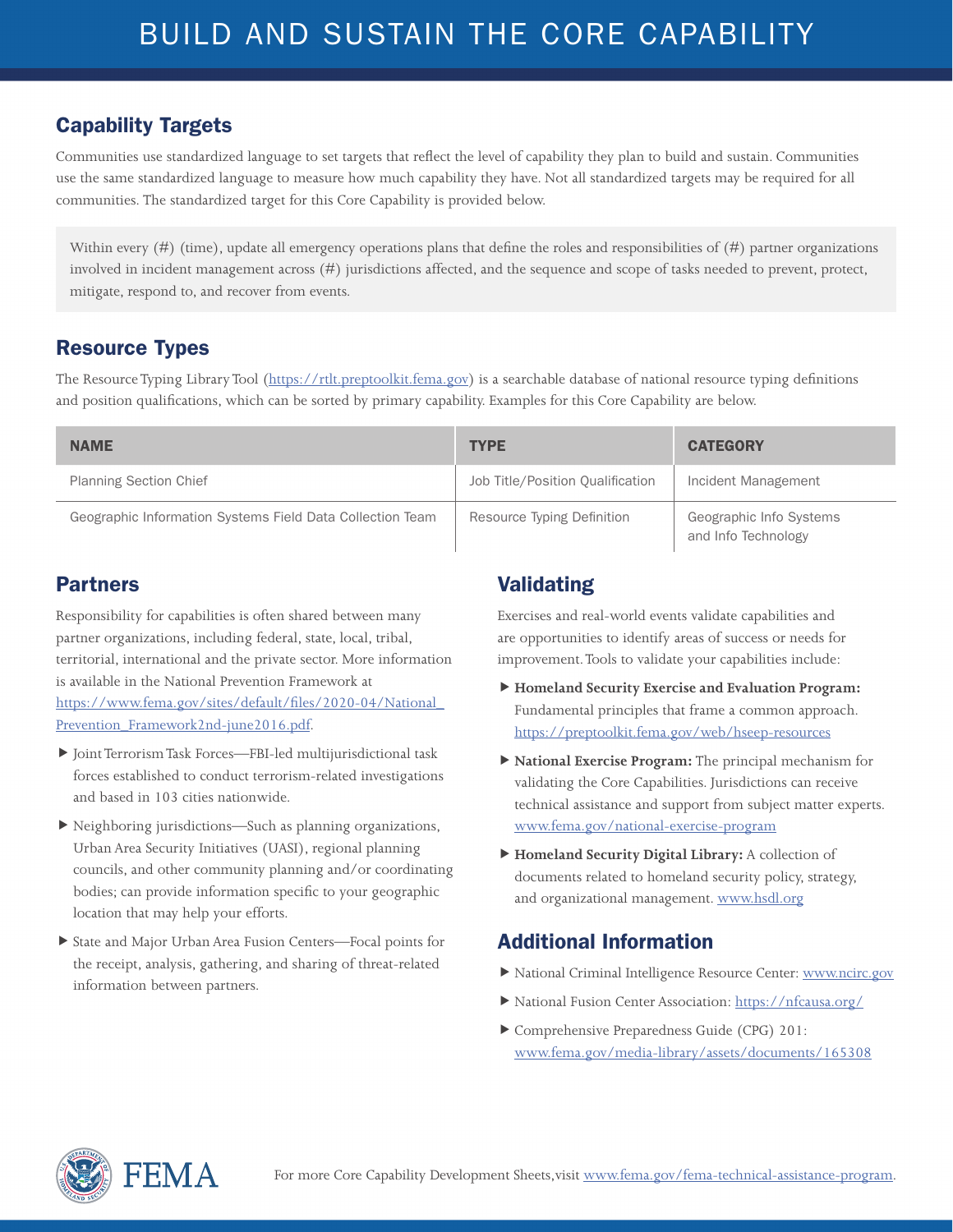<span id="page-3-0"></span>

# PUBLIC INFORMATION AND WARNING



#### **Description**

Deliver coordinated, prompt, reliable, and actionable information to the whole community through the use of clear, consistent, accessible, and culturally and linguistically appropriate methods to effectively relay information regarding any threat or hazard, as well as the actions being taken and the assistance being made available, as appropriate.

- 1. Share prompt and actionable messages, to include National Terrorism Advisory System alerts, with the public and other stakeholders, as appropriate, to aid in the prevention of imminent or follow-on terrorist attacks, consistent with the timelines specified by existing processes and protocols.
- 2. Provide public awareness information to inform the general public on how to identify and provide terrorism-related information to the appropriate law enforcement authorities, thereby enabling the public to act as a force multiplier in the prevention of imminent or follow-on acts of terrorism.

### **Training**

| <b>COURSE</b>                                                        | <b>DELIVERY</b>                     | <b>DURATION</b> |
|----------------------------------------------------------------------|-------------------------------------|-----------------|
| AWR-209: Working with the Media: A Course for Rural First Responders | Mobile/Non-Resident                 | 8 Hours         |
| <b>E0105: Public Information Basics</b>                              | Mobile/Non-Resident,<br>Residential | 24 Hours        |
| <b>E0388: Advanced Public Information Officer</b>                    | Mobile/Non-Resident,<br>Residential | 38 Hours        |
| G0290: Basic Public Information Officers Course                      | Indirect                            | 14 Hours        |

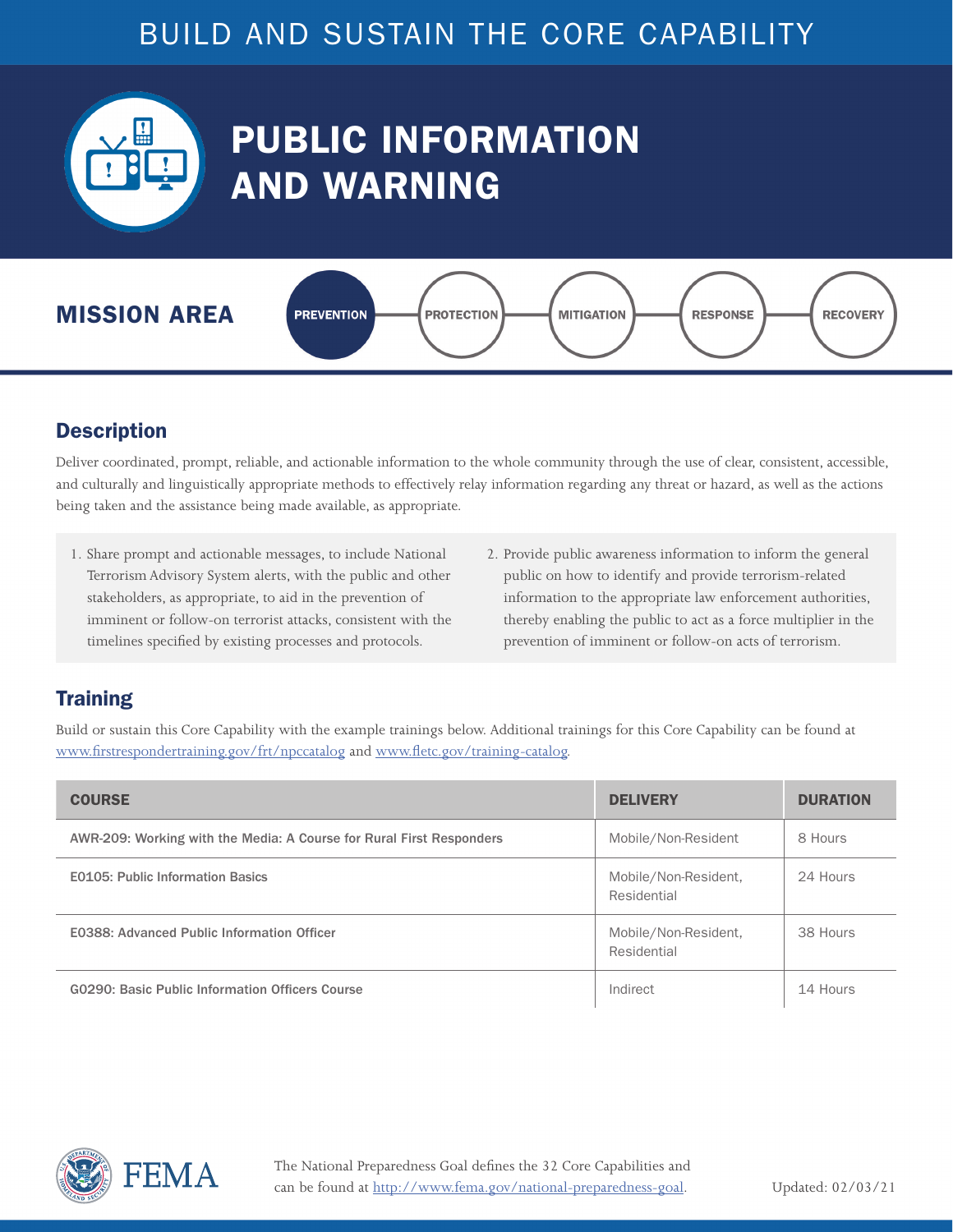Communities use standardized language to set targets that reflect the level of capability they plan to build and sustain. Communities use the same standardized language to measure how much capability they have. The standardized target for this Core Capability is provided below.

Within (#) (time) notice of an incident, deliver reliable and actionable information to (#) people affected, including (#) people with access and functional needs (affected) and (#) people with limited English proficiency affected.

#### Resource Types

The Resource Typing Library Tool (<https://rtlt.preptoolkit.fema.gov>) is a searchable database of national resource typing definitions and position qualifications, which can be sorted by primary capability. An example for this Core Capability is below.

| <b>NAME</b>                       | <b>TYPE</b>                      | <b>CATEGORY</b>     |
|-----------------------------------|----------------------------------|---------------------|
| <b>Public Information Officer</b> | Job Title/Position Oualification | Incident Management |

#### Partners

Responsibility for capabilities is often shared between many partner organizations, including federal, state, local, tribal, territorial, international and the private sector. More information is available in the National Prevention Framework at [https://www.fema.gov/sites/default/files/2020-04/National\\_](https://www.fema.gov/sites/default/files/2020-04/National_Prevention_Framework2nd-june2016.pdf) [Prevention\\_Framework2nd-june2016.pdf](https://www.fema.gov/sites/default/files/2020-04/National_Prevention_Framework2nd-june2016.pdf).

- Agency/office responsible for emergency alerts— Public communication tools are used to disseminate information about serious emergencies. These include the Emergency Alert System, Wireless Emergency Alerts, the Integrated Public Alert & Warning System, and others.
- National Terrorism Advisory System—Disseminates information on the risk of terrorist attacks to local, state, tribal, territorial, and Federal authorities, critical infrastructure owners and operators, and the public.
- State and Major Urban Area Fusion Centers—Focal points for the receipt, analysis, gathering, and sharing of threat-related information between partners.

### Validating

Exercises and real-world events validate capabilities and are opportunities to identify areas of success or needs for improvement. Tools to validate your capabilities include:

- **Homeland Security Exercise and Evaluation Program:**  Fundamental principles that frame a common approach. <https://preptoolkit.fema.gov/web/hseep-resources>
- **National Exercise Program:** The principal mechanism for validating the Core Capabilities. Jurisdictions can receive technical assistance and support from subject matter experts. [www.fema.gov/national-exercise-program](http://www.fema.gov/national-exercise-program)
- **Homeland Security Digital Library:** A collection of documents related to homeland security policy, strategy, and organizational management. [www.hsdl.org](http://www.hsdl.org)

- FEMA Integrated Public Alert & Warning System: [www.fema.gov/integrated-public-alert-warning-system](http://www.fema.gov/integrated-public-alert-warning-system)
- National Criminal Intelligence Resource Center: [www.ncirc.gov](http://www.ncirc.gov)
- National Terrorism Advisory System: [www.dhs.gov/national-terrorism-advisory-system](http://www.dhs.gov/national-terrorism-advisory-system)
- Comprehensive Preparedness Guide (CPG) 201: [www.fema.gov/media-library/assets/documents/165308](http://www.fema.gov/media-library/assets/documents/165308)

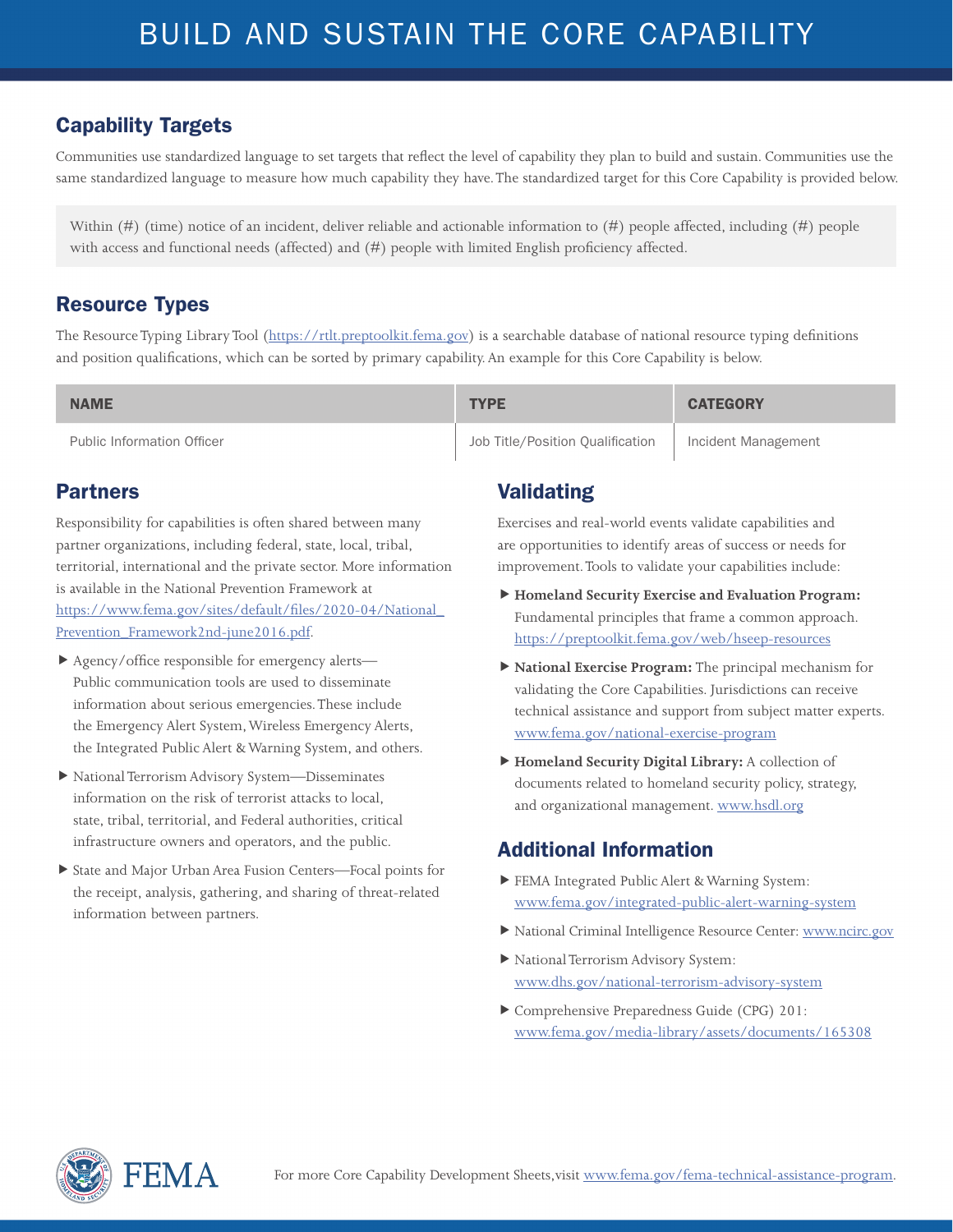<span id="page-5-0"></span>

#### **Description**

Establish and maintain a unified and coordinated operational structure and process that appropriately integrates all critical stakeholders and supports the execution of Core Capabilities.

1. Execute operations with functional and integrated communications among appropriate entities to prevent initial or follow-on terrorist attacks within the United States in accordance with established protocols.

#### **Training**

| <b>COURSE</b>                                                                              | <b>DELIVERY</b>                     | <b>DURATION</b> |
|--------------------------------------------------------------------------------------------|-------------------------------------|-----------------|
| AWR-122: Law Enforcement Prevention and Deterrence of Terrorist Acts                       | Mobile/Non-Resident                 | 14 Hours        |
| <b>ISO100.c:</b> An Introduction to the Incident Command System, ICS 100                   | Online/Distance Learning            | 2 Hours         |
| MGT-360: Incident Command: Capabilities, Planning, and Response Actions<br>for All Hazards | Mobile/Non-Resident,<br>Residential | 24 Hours        |
| <b>IS2500: National Prevention Framework, an Introduction</b>                              | Online/Distance Learning            | 2 Hours         |
| <b>MGT-346: EOC Operations for All-Hazards Events</b>                                      | Mobile/Non-Resident                 | 24 Hours        |

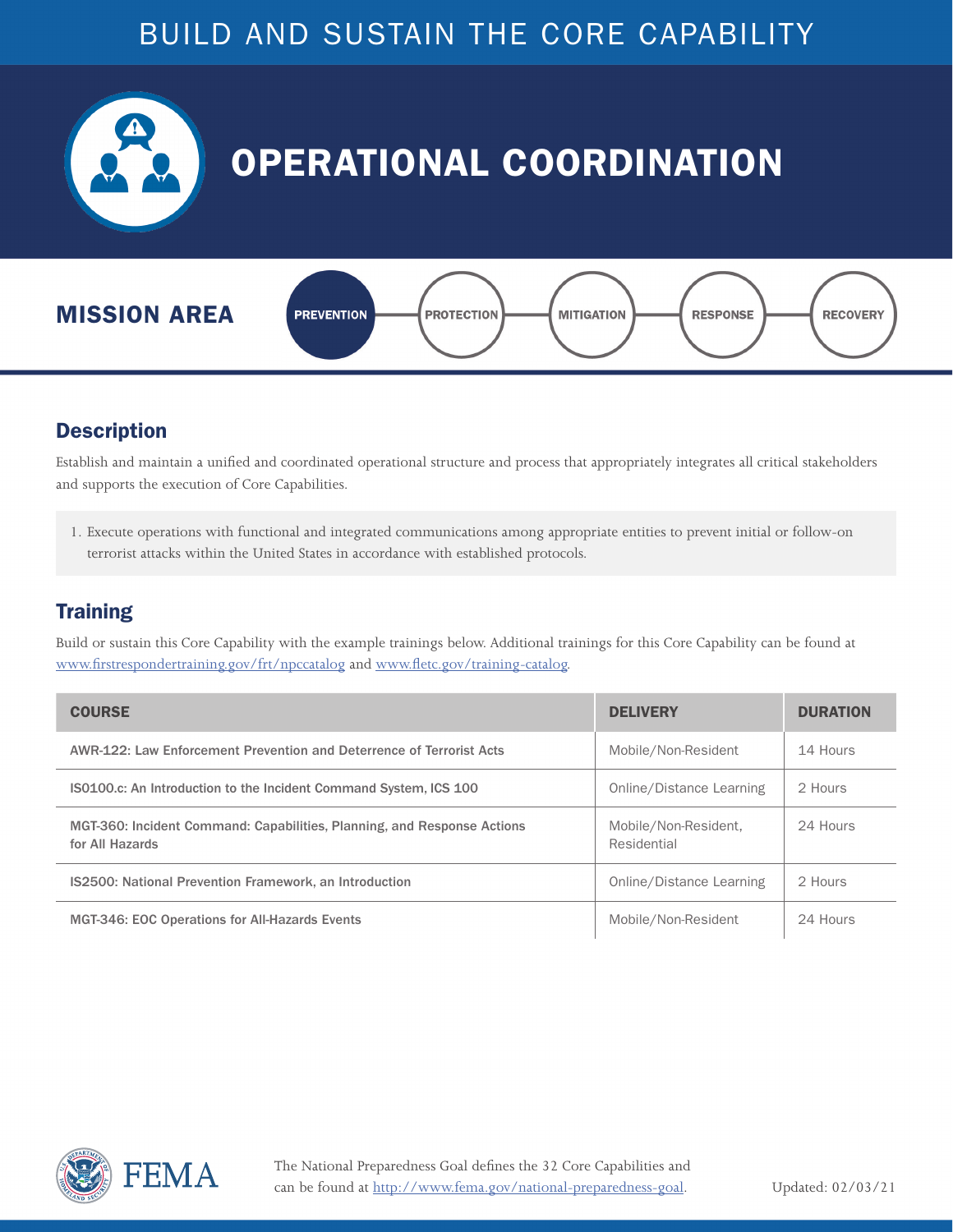Communities use standardized language to set targets that reflect the level of capability they plan to build and sustain. Communities use the same standardized language to measure how much capability they have. The standardized target for this Core Capability is provided below.

Within (#) (time) of a potential or actual incident, establish and maintain a unified and coordinated operational structure and process across (#) jurisdictions affected and with (#) partner organizations involved in incident management. Maintain for (#) (time).

#### Resource Types

The Resource Typing Library Tool (<https://rtlt.preptoolkit.fema.gov>) is a searchable database of national resource typing definitions and position qualifications, which can be sorted by primary capability. Examples for this Core Capability are below.

| <b>NAME</b>              | <b>TYPE</b>                      | <b>CATEGORY</b>     |
|--------------------------|----------------------------------|---------------------|
| Incident Management Team | Resource Typing Definition       | Incident Management |
| Incident Commander       | Job Title/Position Qualification | Incident Management |
| Operations Section Chief | Job Title/Position Qualification | Incident Management |

#### Partners

Responsibility for capabilities is often shared between many partner organizations, including federal, state, local, tribal, territorial, international and the private sector. More information is available in the National Prevention Framework at [https://www.fema.gov/sites/default/files/2020-04/National\\_](https://www.fema.gov/sites/default/files/2020-04/National_Prevention_Framework2nd-june2016.pdf) [Prevention\\_Framework2nd-june2016.pdf](https://www.fema.gov/sites/default/files/2020-04/National_Prevention_Framework2nd-june2016.pdf).

- Joint Terrorism Task Forces—FBI-led multijurisdictional task forces established to conduct terrorism-related investigations and based in 103 cities nationwide.
- Nationwide Suspicious Activity Reporting Initiative— Collaborative effort led by DHS and the FBI, in partnership with local, state, tribal, territorial, and Federal law enforcement and homeland security partners.
- State and Major Urban Area Fusion Centers—Focal points for the receipt, analysis, gathering, and sharing of threat-related information between partners.

#### Validating

Exercises and real-world events validate capabilities and are opportunities to identify areas of success or needs for improvement. Tools to validate your capabilities include:

- **Homeland Security Exercise and Evaluation Program:**  Fundamental principles that frame a common approach. <https://preptoolkit.fema.gov/web/hseep-resources>
- **National Exercise Program:** The principal mechanism for validating the Core Capabilities. Jurisdictions can receive technical assistance and support from subject matter experts. [www.fema.gov/national-exercise-program](http://www.fema.gov/national-exercise-program)
- **Homeland Security Digital Library:** A collection of documents related to homeland security policy, strategy, and organizational management. [www.hsdl.org](http://www.hsdl.org)

- National Criminal Intelligence Resource Center: [www.ncirc.gov](http://www.ncirc.gov)
- National Fusion Center Association:<https://nfcausa.org>
- Comprehensive Preparedness Guide (CPG) 201: [www.fema.gov/media-library/assets/documents/165308](http://www.fema.gov/media-library/assets/documents/165308)

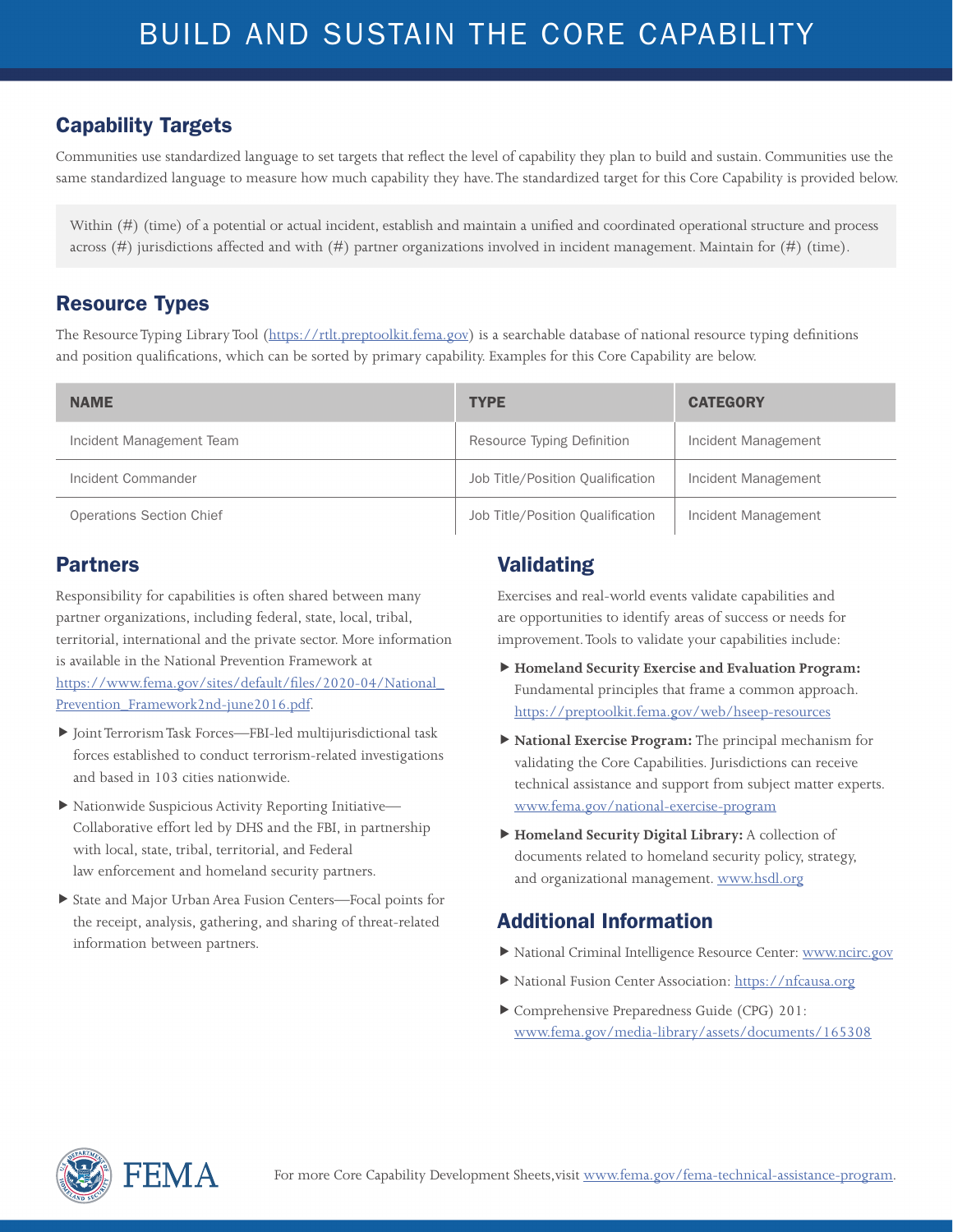<span id="page-7-0"></span>

# INTELLIGENCE AND INFORMATION SHARING



#### **Description**

Provide timely, accurate, and actionable information resulting from the planning, direction, collection, exploitation, processing, analysis, production, dissemination, evaluation, and feedback of available information concerning physical and cyber threats to the United States, its people, property, or interests; the development, proliferation, or use of WMDs; or any other matter bearing on U.S. national or homeland security by local, state, tribal, territorial, Federal, and other stakeholders. Information sharing is the ability to exchange intelligence, information, data, or knowledge among government or private sector entities, as appropriate.

- 1. Anticipate and identify emerging and/or imminent threats through the intelligence cycle.
- 3. Ensure local, state, tribal, territorial, Federal, and private sector partners possess or have access to a mechanism to submit terrorism-related information and/or suspicious activity reports to law enforcement.
- 2. Share relevant, timely, and actionable information and analysis with local, state, tribal, territorial, Federal, private sector, and international partners and develop and disseminate appropriate classified/unclassified products.

#### **Training**

| <b>COURSE</b>                                                        | <b>DELIVERY</b>                               | <b>DURATION</b> |
|----------------------------------------------------------------------|-----------------------------------------------|-----------------|
| AWR-122: Law Enforcement Prevention and Deterrence of Terrorist Acts | Mobile/Non-Resident                           | 14 Hours        |
| AWR-219: Site Protection through Observational Techniques (SPOT)     | Mobile/Non-Resident                           | 7 Hours         |
| AWR-315: Fundamentals of Criminal Intelligence                       | Mobile/Non-Resident                           | 20 Hours        |
| <b>E0948: Situational Awareness and Common Operating Picture</b>     | Mobile/Non-Resident,<br>Residential, Indirect | 27 Hours        |

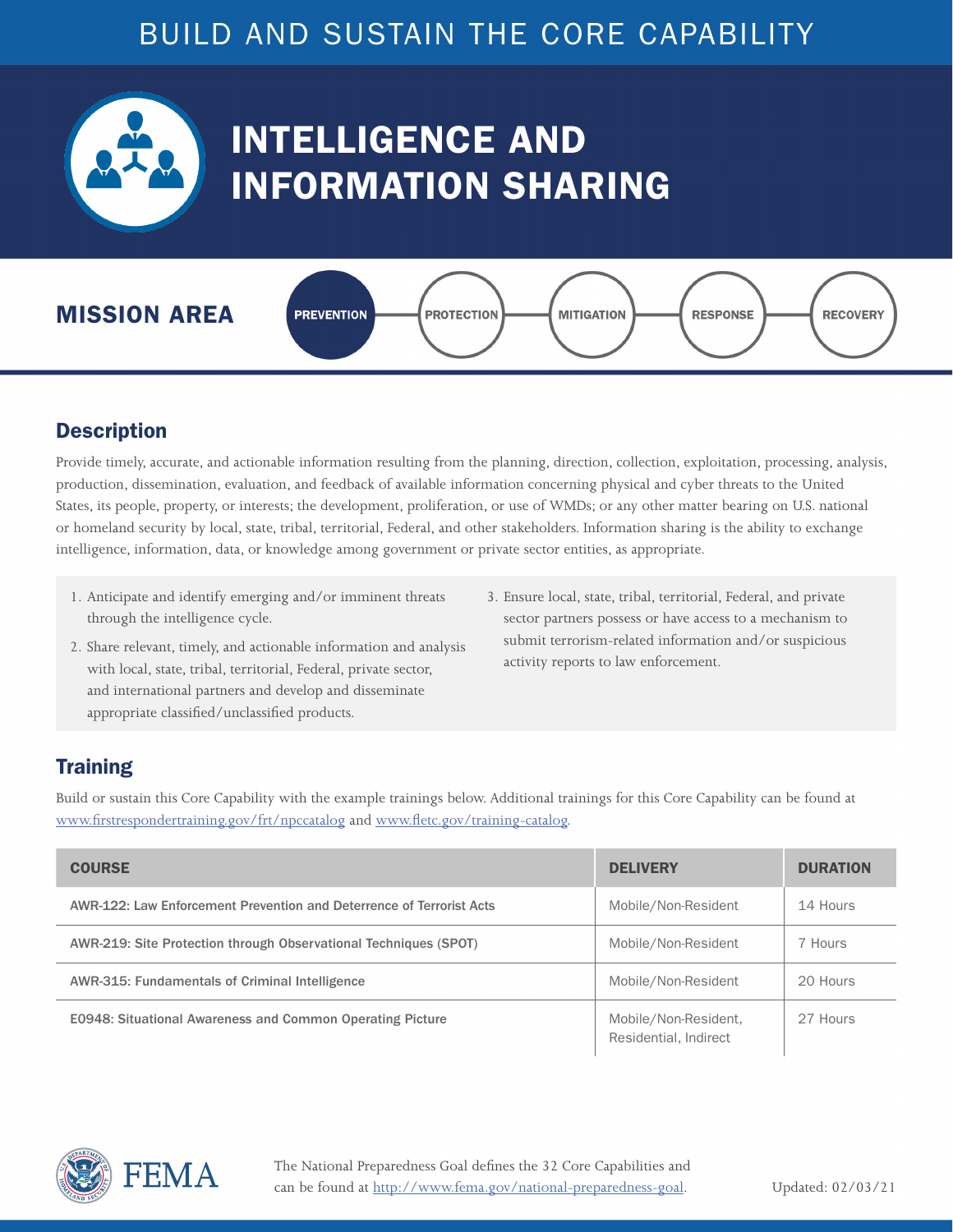#### Capability Targets

Communities use standardized language to set targets that reflect the level of capability they plan to build and sustain. Communities use the same standardized language to measure how much capability they have. Not all standardized targets may be required for all communities. The standardized targets for this Core Capability are provided below.

During steady state, and in conjunction with the fusion center and/or Joint Terrorism Task Force (JTTF), every (#) (time), review ability to effectively execute the intelligence cycle, including the planning, direction, collection, exploitation, processing, analysis, production, dissemination, evaluation, and feedback of available information, and identify the (#) personnel assigned to support execution of the intelligence cycle.

Then, within (#) (time) of the identification or notification of a credible threat, identify/analyze local context of the threat for the respective area of responsibility, and facilitate the sharing of threat information with (#) priority intelligence stakeholder agencies/ entities in accordance with the intelligence cycle, and all dissemination protocols.

#### Resource Types

The Resource Typing Library Tool (<https://rtlt.preptoolkit.fema.gov>) is a searchable database of national resource typing definitions and position qualifications, which can be sorted by primary capability. Examples for this Core Capability are below.

| <b>NAME</b>                   | <b>TYPE</b>                      | <b>CATEGORY</b>            |
|-------------------------------|----------------------------------|----------------------------|
| <b>Fusion Liaison Officer</b> | Job Title/Position Qualification | Law Enforcement Operations |

#### Partners

Responsibility for capabilities is often shared between many partner organizations, including federal, state, local, tribal, territorial, international and the private sector. More information is available in the National Prevention Framework at [https://www.fema.gov/sites/default/files/2020-04/National\\_](https://www.fema.gov/sites/default/files/2020-04/National_Prevention_Framework2nd-june2016.pdf) [Prevention\\_Framework2nd-june2016.pdf](https://www.fema.gov/sites/default/files/2020-04/National_Prevention_Framework2nd-june2016.pdf).

- Joint Counterterrorism Assessment Team—First responders from multiple partner organizations working with Federal intelligence analysts to research, produce, and disseminate counterterrorism intelligence.
- State and Major Urban Area Fusion Centers—Focal points for the receipt, analysis, gathering, and sharing of threat-related information between partners.
- FBI Field Office and/or Joint Terrorism Task Force— Highly trained, locally based investigators, analysts, linguists, SWAT experts, and other specialists from dozens of U.S. law enforcement and intelligence agencies.

#### Validating

Exercises and real-world events validate capabilities and are opportunities to identify areas of success or needs for improvement. Tools to validate your capabilities include:

- **Homeland Security Exercise and Evaluation Program:**  Fundamental principles that frame a common approach. <https://preptoolkit.fema.gov/web/hseep-resources>
- **National Exercise Program:** The principal mechanism for validating the Core Capabilities. Jurisdictions can receive technical assistance and support from subject matter experts. [www.fema.gov/national-exercise-program](http://www.fema.gov/national-exercise-program)
- **Homeland Security Digital Library:** A collection of documents related to homeland security policy, strategy, and organizational management. [www.hsdl.org](http://www.hsdl.org)

- Federal Law Enforcement Training Centers: [www.fletc.gov](http://www.fletc.gov)
- Joint Counterterrorism Assessment Team Intelligence Guide for First Responders:<https://www.hsdl.org/?view&did=787942>
- National Criminal Intelligence Resource Center: [www.ncirc.gov](http://www.ncirc.gov)
- Comprehensive Preparedness Guide (CPG) 201: [www.fema.gov/media-library/assets/documents/165308](http://www.fema.gov/media-library/assets/documents/165308)

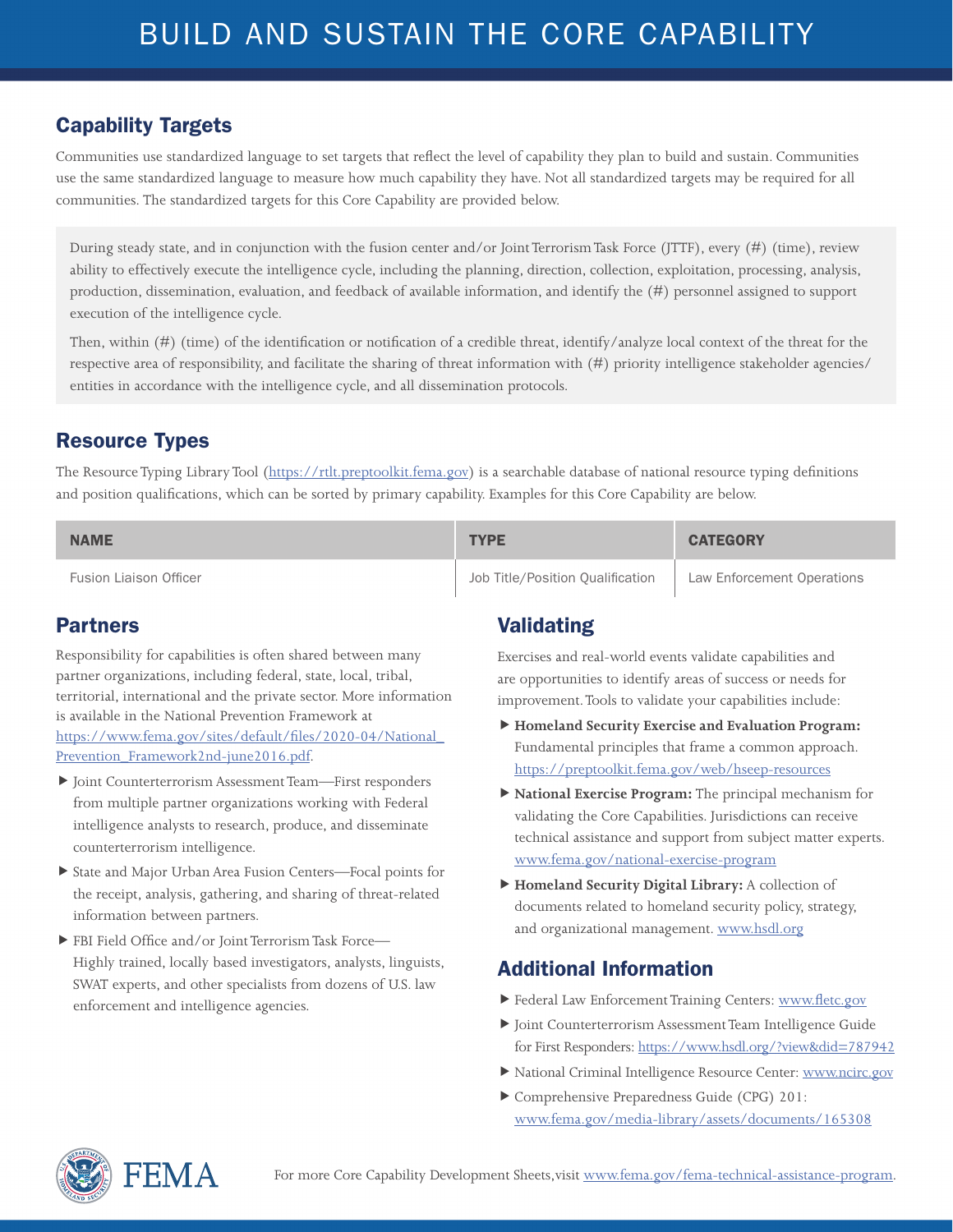<span id="page-9-0"></span>

#### **Description**

Delay, divert, intercept, halt, apprehend, or secure threats and/or hazards.

- 1. Maximize our ability to interdict specific conveyances, cargo, and persons associated with an imminent terrorist threat or act in the land, air, and maritime domains to prevent entry into the United States or to prevent an incident from occurring in the Nation.
- 2. Conduct operations to render safe and dispose of CBRNE hazards in multiple locations and in all environments, consistent with established protocols.
- 3. Prevent terrorism financial/material support from reaching its target, consistent with established protocols.
- 4. Prevent terrorist acquisition of and the transfer of CBRNE materials, precursors, and related technology, consistent with established protocols.
- 5. Conduct tactical counterterrorism operations in multiple locations and in all environments.

#### **Training**

| <b>COURSE</b>                                                                              | <b>DELIVERY</b>                  | <b>DURATION</b> |
|--------------------------------------------------------------------------------------------|----------------------------------|-----------------|
| AWR-122: Law Enforcement Prevention and Deterrence of Terrorist Acts                       | Mobile/Non-Resident              | 14 Hours        |
| AWR-219: Site Protection through Observational Techniques (SPOT)                           | Mobile/Non-Resident              | 7 Hours         |
| AWR-313: Homemade Explosives: Awareness, Recognition, and Response, Mobile                 | Mobile/Non-Resident              | 8 Hours         |
| AWR-364: Strategic, Tactical, and Resilient Interdiction of Violent Extremism (STRIVE)     | Mobile/Non-Resident              | 16 Hours        |
| <b>PER-227: Advanced Tactical Operations: WMD Interdiction</b>                             | Mobile/Non-Resident              | 24 Hours        |
| MGT-450: Bomb-Making Materials Awareness Program (BMAP) Community<br><b>Liaison Course</b> | Mobile/Non-Resident,<br>Indirect | 7 Hours         |

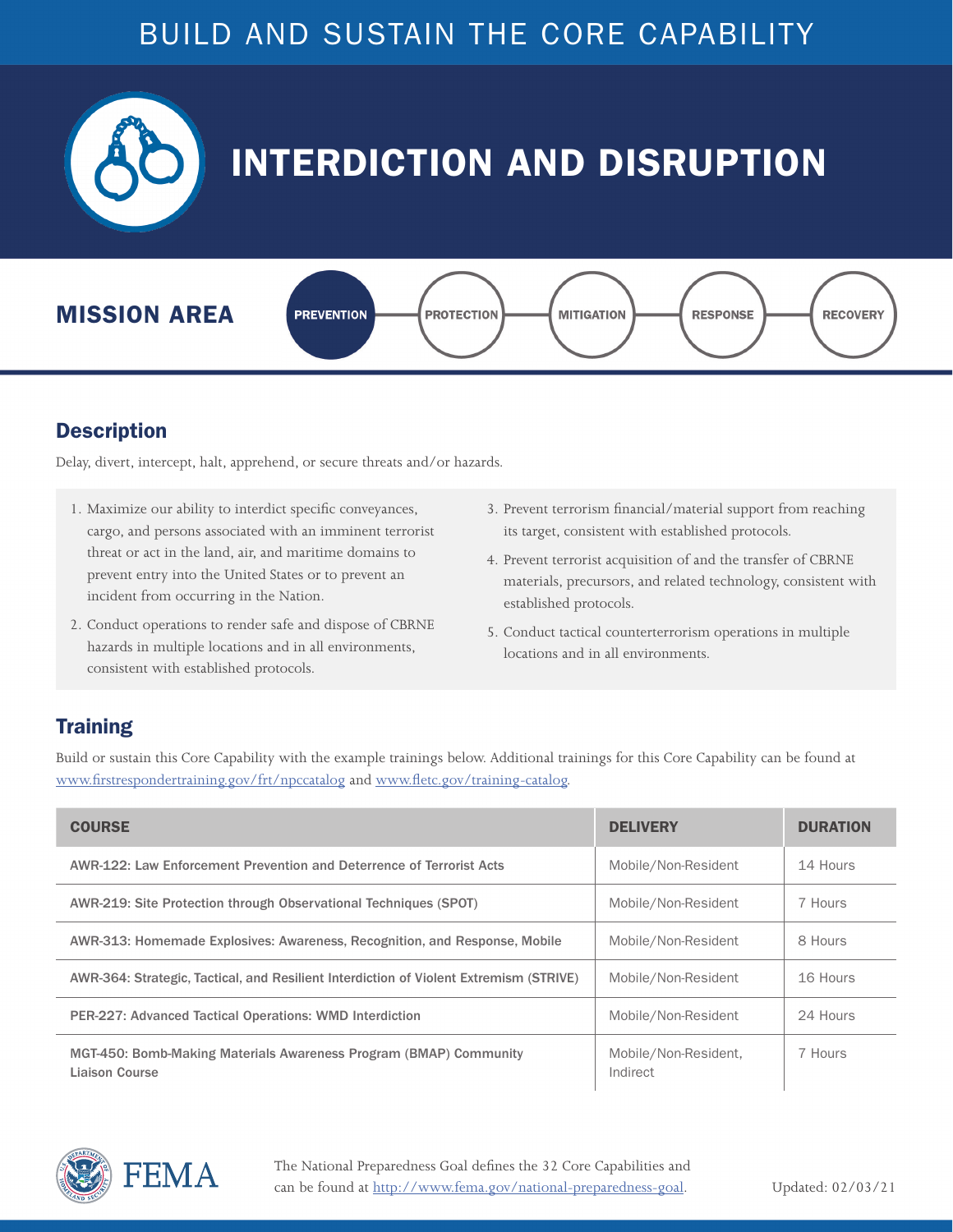Communities use standardized language to set targets that reflect the level of capability they plan to build and sustain. Communities use the same standardized language to measure how much capability they have. Not all standardized targets may be required for all communities. The standardized target for this Core Capability is provided below.

Within (#) (time) of the identification or notification of a credible threat, conduct outreach to the fusion center and Joint Terrorism Task Force (JTTF) in the community and identify (#) personnel assigned to support follow up interdiction and disruption activities that may be undertaken against identified suspects and/or contraband.

#### Resource Types

The Resource Typing Library Tool (<https://rtlt.preptoolkit.fema.gov>) is a searchable database of national resource typing definitions and position qualifications, which can be sorted by primary capability. Examples for this Core Capability are below.

| <b>NAME</b>              | <b>TYPE</b>                      | <b>CATEGORY</b>            |
|--------------------------|----------------------------------|----------------------------|
| Bomb Response Team       | Resource Typing Definition       | Law Enforcement Operations |
| Bomb Response Technician | Job Title/Position Qualification | Law Enforcement Operations |

#### Partners

Responsibility for capabilities is often shared between many partner organizations, including federal, state, local, tribal, territorial, international and the private sector. More information is available in the National Prevention Framework at [https://www.fema.gov/sites/default/files/2020-04/National\\_](https://www.fema.gov/sites/default/files/2020-04/National_Prevention_Framework2nd-june2016.pdf) [Prevention\\_Framework2nd-june2016.pdf](https://www.fema.gov/sites/default/files/2020-04/National_Prevention_Framework2nd-june2016.pdf).

- Joint Terrorism Task Forces—FBI-led multijurisdictional task forces established to conduct terrorism-related investigations and based in 103 cities nationwide.
- State and Major Urban Area Fusion Centers—Focal points for the receipt, analysis, gathering, and sharing of threat-related information between partners.
- FBI Field Office and/or Joint Terrorism Task Force—Highly trained, locally based investigators, analysts, linguists, SWAT experts, and other specialists from dozens of U.S. law enforcement and intelligence agencies.

### Validating

Exercises and real-world events validate capabilities and are opportunities to identify areas of success or needs for improvement. Tools to validate your capabilities include:

- **Homeland Security Exercise and Evaluation Program:**  Fundamental principles that frame a common approach. <https://preptoolkit.fema.gov/web/hseep-resources>
- **National Exercise Program:** The principal mechanism for validating the Core Capabilities. Jurisdictions can receive technical assistance and support from subject matter experts. [www.fema.gov/national-exercise-program](http://www.fema.gov/national-exercise-program)
- **Homeland Security Digital Library:** A collection of documents related to homeland security policy, strategy, and organizational management. [www.hsdl.org](http://www.hsdl.org)

- Joint Counterterrorism Assessment Team Intelligence Guide for First Responders:<https://www.hsdl.org/?view&did=787942>
- National Criminal Intelligence Resource Center: [www.ncirc.gov](http://www.ncirc.gov)
- Nationwide SAR Initiative:<https://nsi.ncirc.gov>
- Comprehensive Preparedness Guide (CPG) 201: [www.fema.gov/media-library/assets/documents/165308](http://www.fema.gov/media-library/assets/documents/165308)

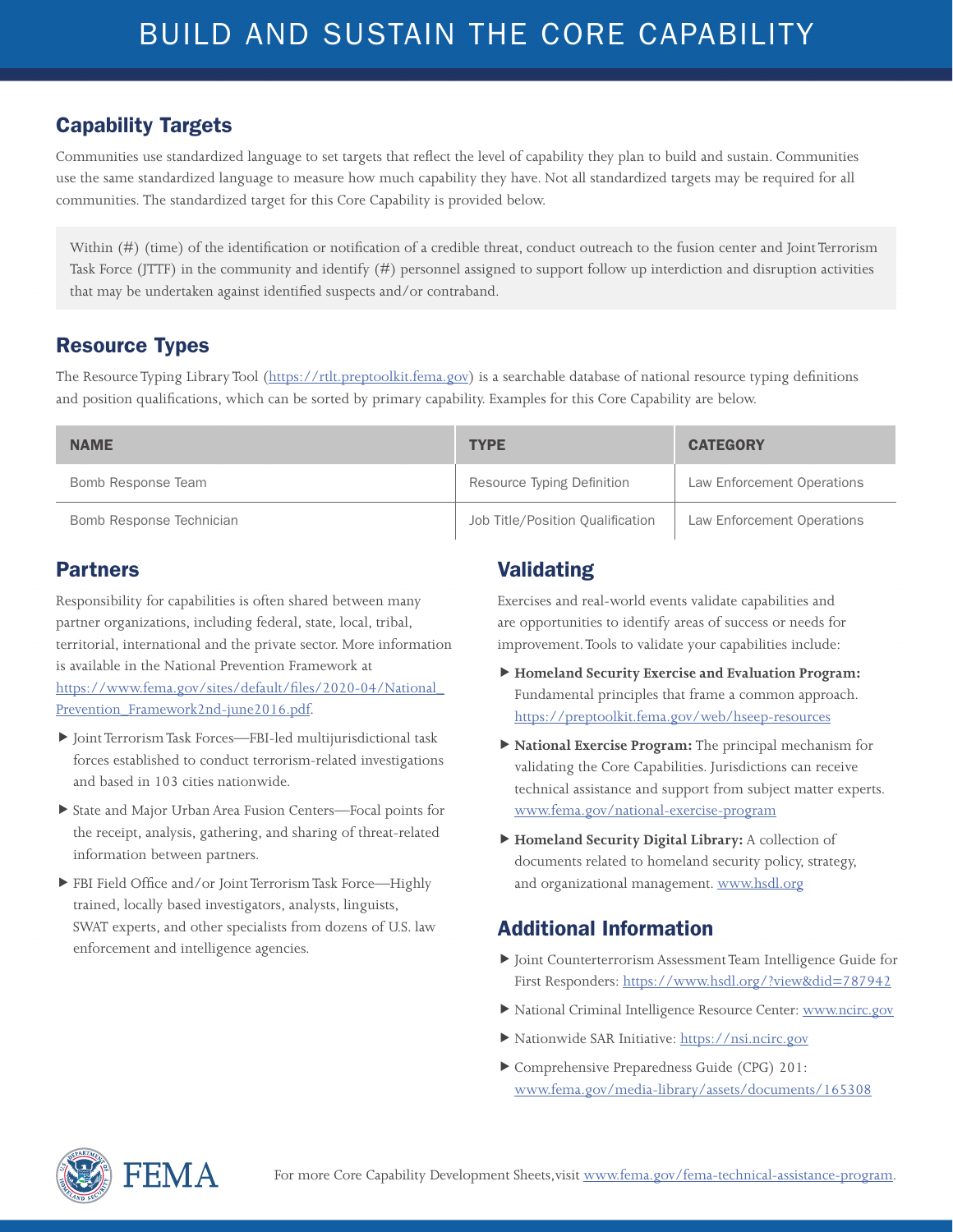<span id="page-11-0"></span>

# SCREENING, SEARCH, AND DETECTION



#### **Description**

Identify, discover, or locate threats and/or hazards through active and passive surveillance and search procedures. This may include the use of systematic examinations and assessments, biosurveillance, sensor technologies, or physical investigation and intelligence.

- 1. Maximize the screening of targeted cargo, conveyances, mail, baggage, and people associated with an imminent terrorist threat or act using technical, non-technical, intrusive, or non-intrusive means.
- 3. Conduct CBRNE search/detection operations in multiple locations and in all environments, consistent with established protocols.
- 2. Initiate operations immediately to locate persons and networks associated with an imminent terrorist threat or act.

#### **Training**

| <b>COURSE</b>                                                        | <b>DELIVERY</b>                     | <b>DURATION</b> |
|----------------------------------------------------------------------|-------------------------------------|-----------------|
| AWR-122: Law Enforcement Prevention and Deterrence of Terrorist Acts | Mobile/Non-Resident                 | 14 Hours        |
| AWR-219: Site Protection through Observational Techniques (SPOT)     | Mobile/Non-Resident                 | 7 Hours         |
| PER-243: Primary Screener/Personal Radiation Detector                | Mobile/Non-Resident                 | 7 Hours         |
| <b>PER-200: Field Force Operations</b>                               | Mobile/Non-Resident,<br>Residential | 24 Hours        |

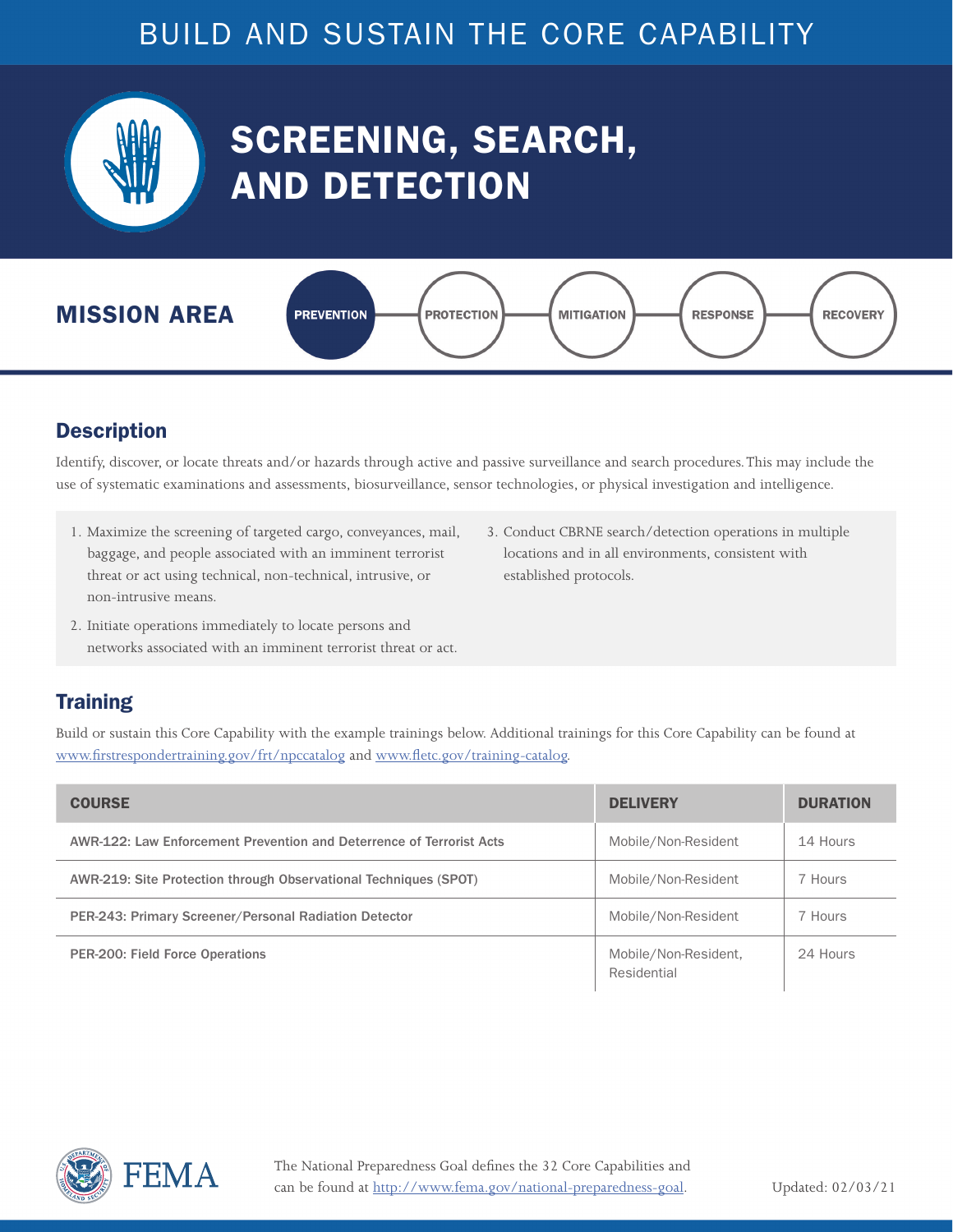Communities use standardized language to set targets that reflect the level of capability they plan to build and sustain. Communities use the same standardized language to measure how much capability they have. Not all standardized targets may be required for all communities. The standardized target for this Core Capability is provided below.

Within (#) (time) of notice of a credible threat, conduct screening, search, and detection operations for (#) people requiring screening, including (#) people with access and functional needs (requiring screening).

#### Resource Types

The Resource Typing Library Tool (<https://rtlt.preptoolkit.fema.gov>) is a searchable database of national resource typing definitions and position qualifications, which can be sorted by primary capability. Examples for this Core Capability are below.

| <b>NAME</b>                                        | <b>TYPE</b>                      | <b>CATEGORY</b> |
|----------------------------------------------------|----------------------------------|-----------------|
| Preventive Radiological Nuclear Detection Team     | Resource Typing Definition       | Prevention      |
| Preventive Radiological Nuclear Detection Screener | Job Title/Position Qualification | Prevention      |

#### Partners

Responsibility for capabilities is often shared between many partner organizations, including federal, state, local, tribal, territorial, international and the private sector. More information is available in the National Prevention Framework at [https://www.fema.gov/sites/default/files/2020-04/National\\_](https://www.fema.gov/sites/default/files/2020-04/National_Prevention_Framework2nd-june2016.pdf) [Prevention\\_Framework2nd-june2016.pdf](https://www.fema.gov/sites/default/files/2020-04/National_Prevention_Framework2nd-june2016.pdf).

- Information Sharing and Analysis Centers—Gather and facilitate the sharing of data and analysis between partners.
- Sector Coordinating Councils—Private sector councils consisting of owners and operators that interact on a wide range of sector-specific strategies, policies, activities, and issues.
- U.S. Customs and Border Patrol—Working with the trade community, programs like the Container Security Initiative and the Customs-Trade Partnership Against Terrorism help to increase security and safeguard the world's trade industry.

### Validating

Exercises and real-world events validate capabilities and are opportunities to identify areas of success or needs for improvement. Tools to validate your capabilities include:

- **Homeland Security Exercise and Evaluation Program:**  Fundamental principles that frame a common approach. <https://preptoolkit.fema.gov/web/hseep-resources>
- **National Exercise Program:** The principal mechanism for validating the Core Capabilities. Jurisdictions can receive technical assistance and support from subject matter experts. [www.fema.gov/national-exercise-program](http://www.fema.gov/national-exercise-program)
- **Homeland Security Digital Library:** A collection of documents related to homeland security policy, strategy, and organizational management. [www.hsdl.org](http://www.hsdl.org)

- Countering Weapons of Mass Destruction Office: [https://www.](https://www.dhs.gov/countering-weapons-mass-destruction-office) [dhs.gov/countering-weapons-mass-destruction-office](https://www.dhs.gov/countering-weapons-mass-destruction-office)
- National Criminal Intelligence Resource Center: [www.ncirc.gov](http://www.ncirc.gov)
- U.S. Customs and Border Patrol: [www.cbp.gov/border-security/ports-entry](http://www.cbp.gov/border-security/ports-entry)
- Comprehensive Preparedness Guide (CPG) 201: [www.fema.gov/media-library/assets/documents/165308](http://www.fema.gov/media-library/assets/documents/165308)

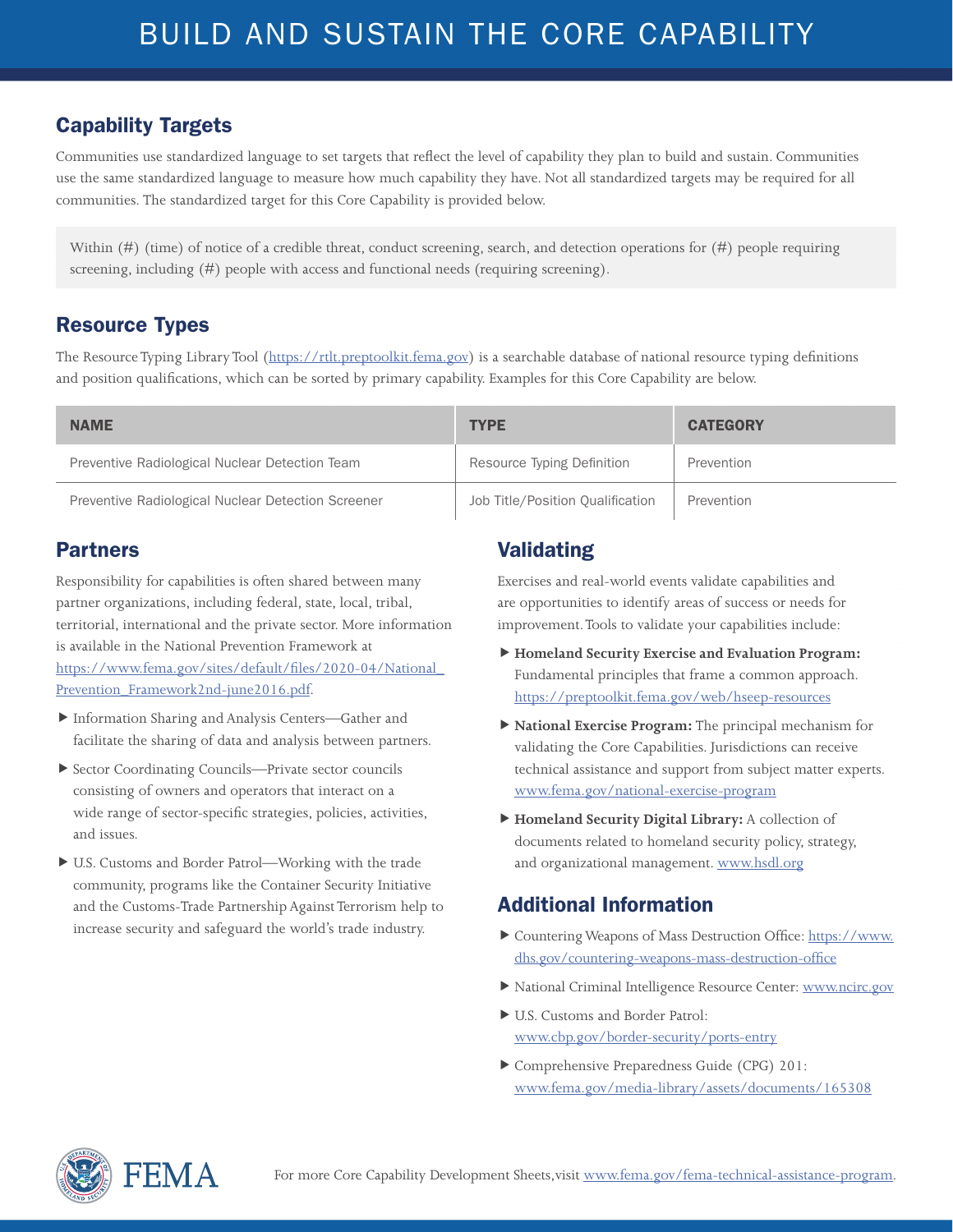<span id="page-13-0"></span>

#### **Description**

Conduct forensic analysis and attribute terrorist acts (including the means and methods of terrorism) to their source, to include forensic analysis as well as attribution for an attack and for the preparation for an attack, in an effort to prevent initial or follow-on acts and/or swiftly develop counteroptions.

- 1. Prioritize physical evidence collection and analysis to assist in preventing initial or follow-on terrorist acts.
- 2. Prioritize chemical, biological, radiological, nuclear, and explosive (CBRNE) material (bulk and trace) collection and analysis to assist in preventing initial or follow-on terrorist acts.
- 3. Prioritize biometric collection and analysis to assist in preventing initial or follow-on terrorist acts.
- 4. Prioritize digital media, network exploitation, and cyber technical analysis to assist in preventing initial or follow-on terrorist acts.

#### **Training**

| <b>COURSE</b>                                                            | <b>DELIVERY</b>     | <b>DURATION</b> |
|--------------------------------------------------------------------------|---------------------|-----------------|
| PER-220: Emergency Response to Domestic Biological Incidents             | Mobile/Non-Resident | 16 Hours        |
| PER-222: Public Safety CBRNE Response Sampling Techniques and Guidelines | Mobile/Non-Resident | 24 Hours        |
| PER-228: Advanced Forensic Investigations for Hazardous Environments     | Mobile/Non-Resident | 32 Hours        |